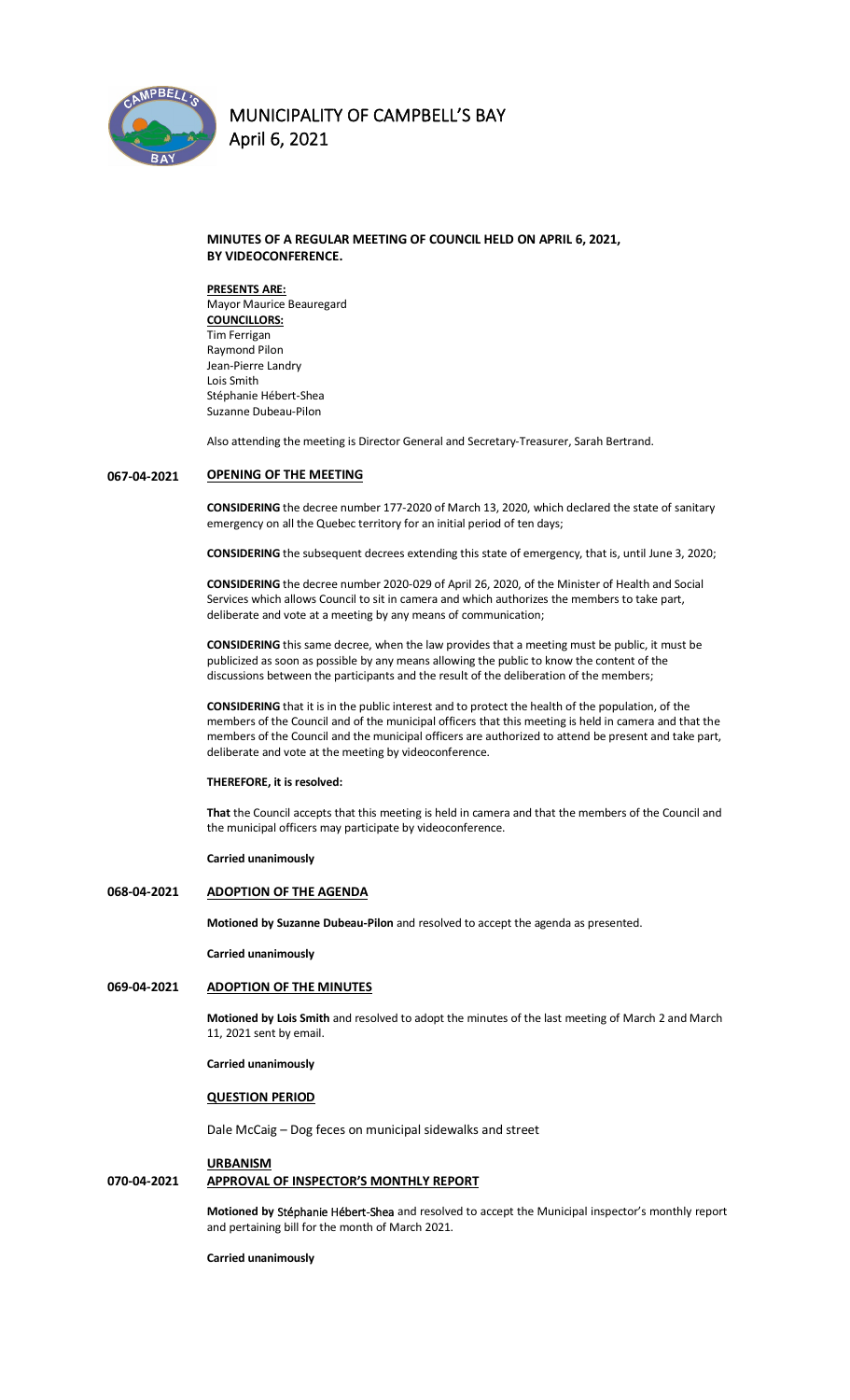

### **071-04-2021 UNOFFICIAL TRANSLATION**

### **REGULATION RESPECTING THE APPLICATION OF THE ACT TO PROMOTE THE PROTECTION OF PERSONS BY ESTABLISHING A FRAMEWORK WITH REGARD TO DOGS**

**WHEREAS** following various tragic incidents involving dogs that have occurred in Quebec in recent years, several voices have called on the government to act to strengthen the supervision of dogs;

**WHEREAS** on June 13, 2018, the National Assembly adopted the Act to promote the protection of individuals by setting up a framework for dogs (CQLR, c. P - 38 - 002; hereinafter "the Act")

**WHEREAS** in order to implement this law, the Regulation respecting the application of the Act to promote the protection of persons by setting up a framework for dogs (CQLR, c. P - 38.002, hereinafter "The Regulation") was enacted on November 20, 2019 and came into force on March 3, 2020

**WHEREAS** in virtue article 14 of SECTION III - POTENTIALLY DANGEROUS DOG DECLARATIONS AND ORDERS AGAINST OWNERS OR GUARDIANS OF DOGS (D. 1162-2019, sec. III) – subsection 1. - Powers of local municipalities; a local municipality may designate an official or an employee of the municipality responsible for the exercise of the powers provided for in this section;

**Therefore, Motioned by Jean-Pierre Landry** and resolved to appoint by interimthe municipal inspector, Mr. Terry Lafleur as person responsible to implement the powers as described in Section III of the said Regulation.

**Carried unanimously**

#### **072-04-2021 AUTHORIZATION OF EXPENSE - GONET**

**Motioned by Stéphanie Hébert-Shea** and resolved to authorize the expense of \$500 plus taxes for the integration of the municipal zoning limits to the GoNet software by Azimuth. The expense is authorized from professional services.

#### **Carried unanimously**

**CONNEXION FIBRE PICANOC – ACCORD D'ACCÈS MUNICIPAL**

**It is noted that** the decision was differed to a subsequent meeting

#### **NOTICE OF MOTION AND DRAFT BYLAW NO 100-2021 REGARDING WATER DAMAGE PROTECTION**

**NOTICE OF MOTION IS HEREBY GIVEN BY JEAN-PIERRE LANDRY THAT A BYLAW** regarding the obligation to install water damage protection devices is presented to council.

**DRAFT BYLAW IS PRESENTED BY LOIS SMITH** regarding Bylaw no 100-2021 regarding the obligation to install water damage protection devices. **It is noted that** copy of draft bylaw no 100-2021 was emailed to Council.

#### **COVID-19**

**It is noted that** the recent restrictions regarding COVID is discussed

#### **STREETS AND SIDEWALKS 073-04-2021 STREET SWEEPING**

**Motioned by** Raymond Pilon and resolved to authorize the expense of \$ 7000 for the street sweeping by Mrs. Judith Langevin. the expense is authorized from the budgetary item: street sweeping

**Carried unanimously**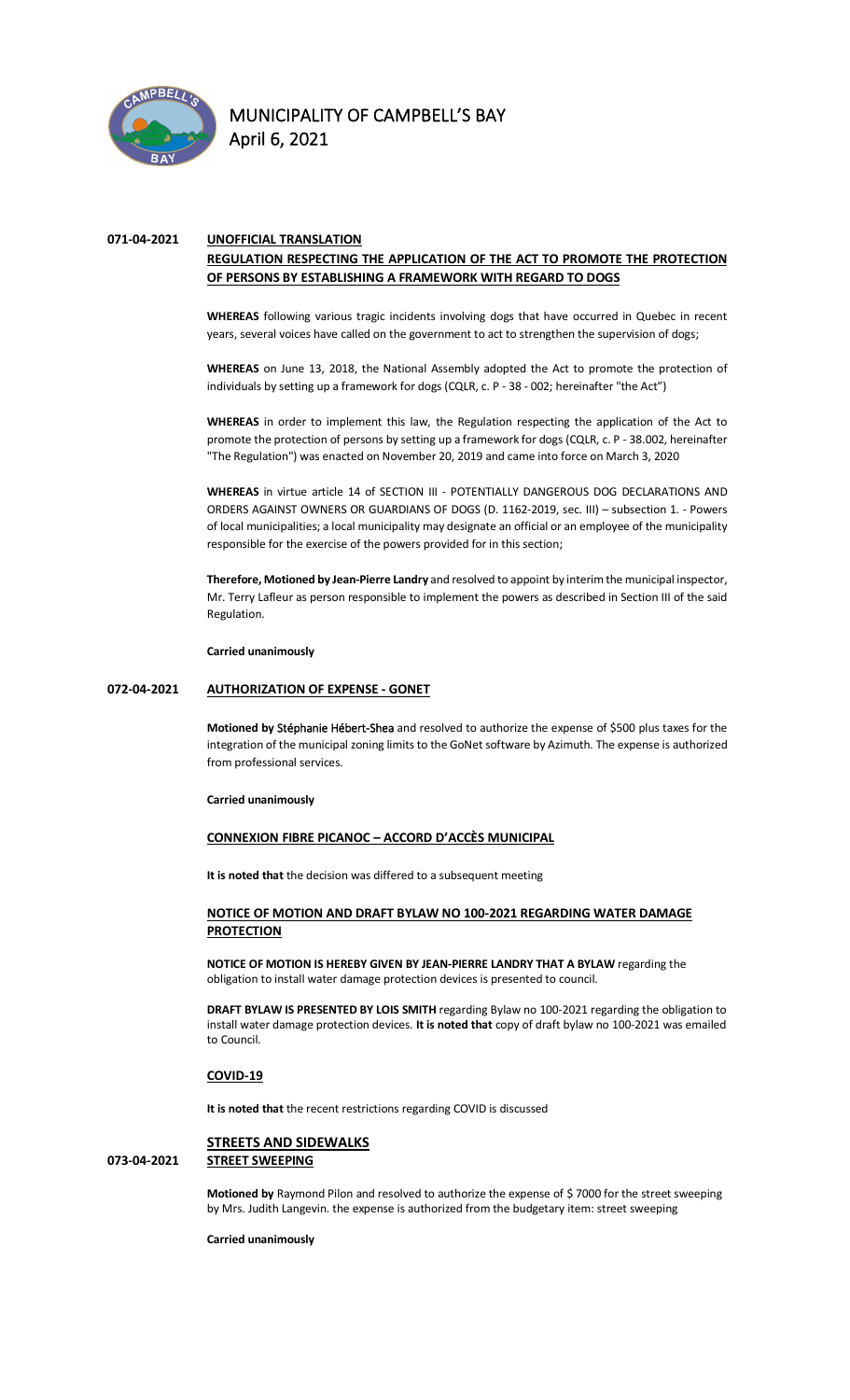

#### **SUMMER FLOWERS**

**It is noted that** summer flowers are discussed at next meeting.

#### **MAYOR'S REPORT**

The mayor announces the winners of this year's Easter scavenger hunt: Kailee Derouin and Avery Tubman.

#### **FINANCE 074-04-2020 MONTHLY BILLS**

**Motioned by Raymond Pilon** and resolved to pay monthly bills as presented on the disbursement sheet of April 6, 2021, in the amount of \$85 620.00

#### **Carried unanimously**

#### **Certificate of availability**

I, Sarah Bertrand, Director general of the Municipality of Campbell's Bay, certifies that there are funds available for the above-approved expenses.

Given in Campbell's Bay, this, 6<sup>th</sup> day of April 2021.

Sarah Bertrand DGST

#### **WATER – SEWAGE – TRANSFER SITE**

#### **075-04-2021 AUTHORIZATION OF EXPENSE – VPN UPGRADE RADIO COMMUNICATION**

**Motioned by Suzanne Dubeau-Pilon** and resolved to authorize the expense of \$300 plus taxes for the radio communication upgrade at the municipal office relating to the water system communication and alarm system. The expense is authorized from the budgetary item: water softener maintenance.

#### **Carried unanimously**

#### **076-04-2021 VULNERABILITY ANALYSIS REPORT – PROGRAM FOR INCREASED PROTECTION OF DRINKING WATER SOURCES (PPASEP)**

**Motioned by Jean-Pierre Landry** and resolved to accept the final and complete vulnerability analysis report as prepared by Laforest Nova Aqua inc. in regards to the PPASEP program of the Ministry of Minister of the Environment and the fight against climate change.

#### **Carried unanimously**

#### **PARKS, RA HALL AND RINK 077-04-2021 ENDORSEMENT OF EXPENSE - DOWNTOWN PARKS PROJECT – PROFESSIONAL SERVICES PROPOSAL – EMAIL SENT MARCH 17, 2021**

**Motioned by Tim Ferrigan** and resolved to accept the proposal prepared by Fotenn in the lump sum amount of \$15 280 plus taxes.

#### **Carried unanimously**

#### **078-04-2021 RESCIND RESOLUTION NO 054-03-2021**

**Motioned by Stéphanie Hébert-Shea** and resolved to rescind resolution no 054-03-2021 regarding the proposal regarding the Downtown parks project submitted by CIMA for the amount of \$29 500 plus taxes.

**Carried unanimously**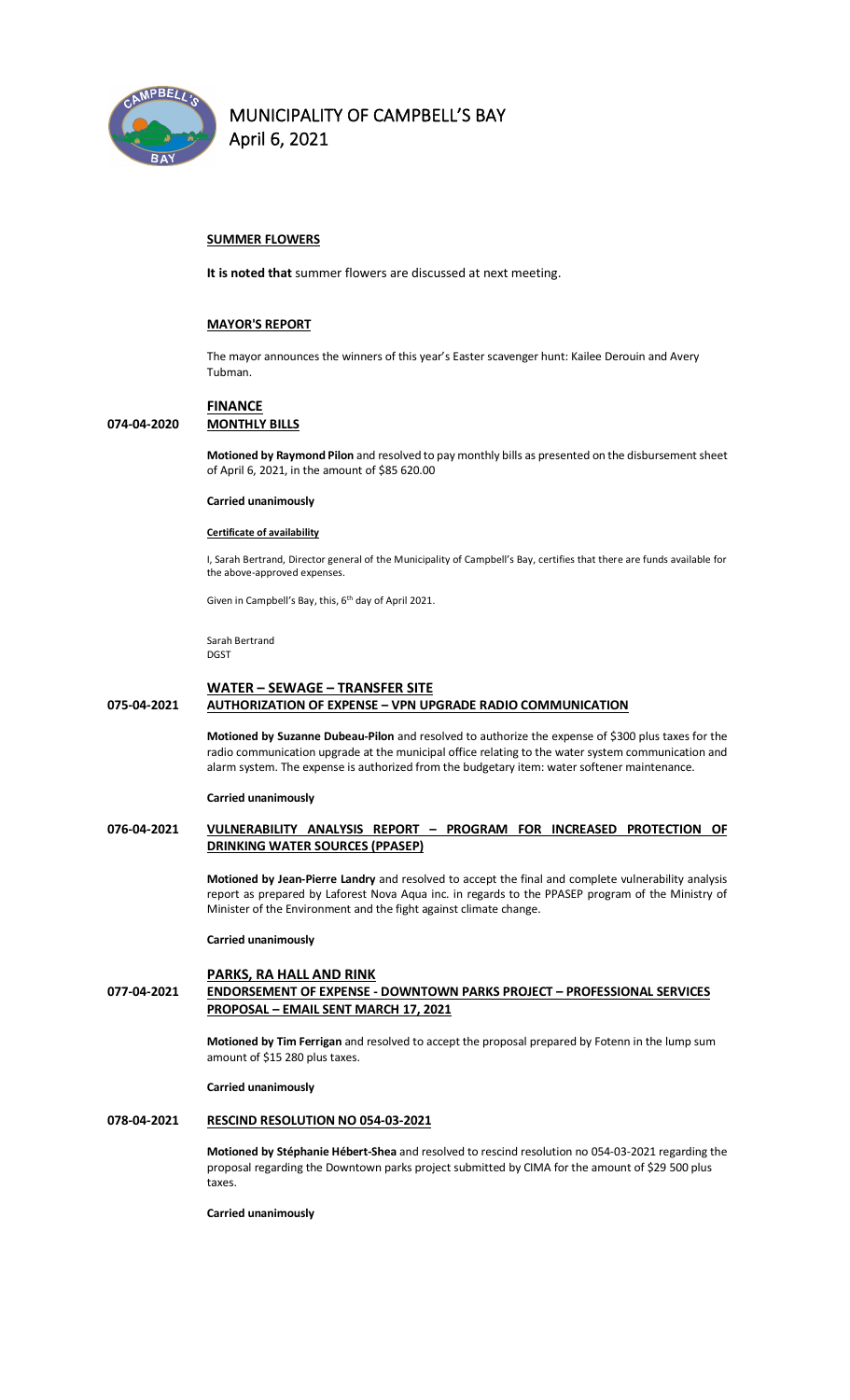

#### **079-04-2021 CISSSO LEASE AGREEMENT**

**Motioned by Suzanne Dubeau-Pilon** and resolved to accept the lease agreement as presented with the CISSS de l'Outaouais regarding a 6-month lease agreement for the RA hall as the Cvoid019 vaccination center for the MRC Pontiac with possibility of extension.

**Carried unanimously**

#### **080-04-2021 ENDORSEMENT OF EXPENSE – SKATEPARK QUOTE – EMAIL SENT MARCH 17, 2021**

**Motioned by Stéphanie Hébert-Shea** and resolved to authorize the expense of \$7 400 plus taxes. The expense is allocated from the Kino Qc Fund.

**Carried unanimously**

#### **081-04-2021 AUTHORIZATION OF EXPENSE – BASKETBALL SETUP**

**Motioned by Raymond Pilon** and resolved to authorize the expense of \$1 170 plus taxes. The expense is allocated from the Kino Qc Fund.

#### **Carried unanimously**

#### **082-04-2021 NEW HORIZON PROGRAM – RA HALL – PURCHASE OF NEW TABLES AND CHAIRS**

Motioned by Suzanne Dubeau-Pilon and resolved to authorize the expense of \$23 233.44 plus taxes for the purchase of new tables and chairs for the RA hall. The expense is allocated from the New Horizon for Seniors program.

**Carried unanimously**

#### **083-04-2021 PARKS PROJECT – PAFIRS**

**Motioned by Lois Smith** and resolved to choose the option presented by Jambette for the junior play structure. It is noted that no expense has been incurred or enter into contract yet as per PAFIRS program terms.

**Carried unanimously**

#### **084-04-2021 SPRUCE TREE REMOVAL AT PARK**

**Motioned** by Stephanie Hebert Shea and resolved to authorize the removal of the spruce tree at the park by Sortir du Bois.

**Carried unanimously**

#### **MISCELLANEOUS 085-04-2021 MUNICIPAL INSURANCE RENEWAL LETTER**

**Motioned by Tim Ferrigan** and resolved that the Municipality has taken notice of the 2021 municipal insurance renewal letter dated March 15, 2021 sent from PMT Roy insurance broker for the FQM and MMQ.

**Carried unanimously**

#### **086-04-2021 INSURANCE – FUEL AND GAS RESERVOIRS**

**Motioned by Lois Smith** and resolved to add spill protection for both fuel and gas reservoirs to the municipal insurance policy.

**Carried unanimously**

#### **087-04-2021 ESSC BURSARY GRADUATING CLASS OF 2020**

**WHEREAS** previously resolved resolution no 238-09-2021 regarding the attribution of 1x\$100 bursary to the student holding the highest academic marks;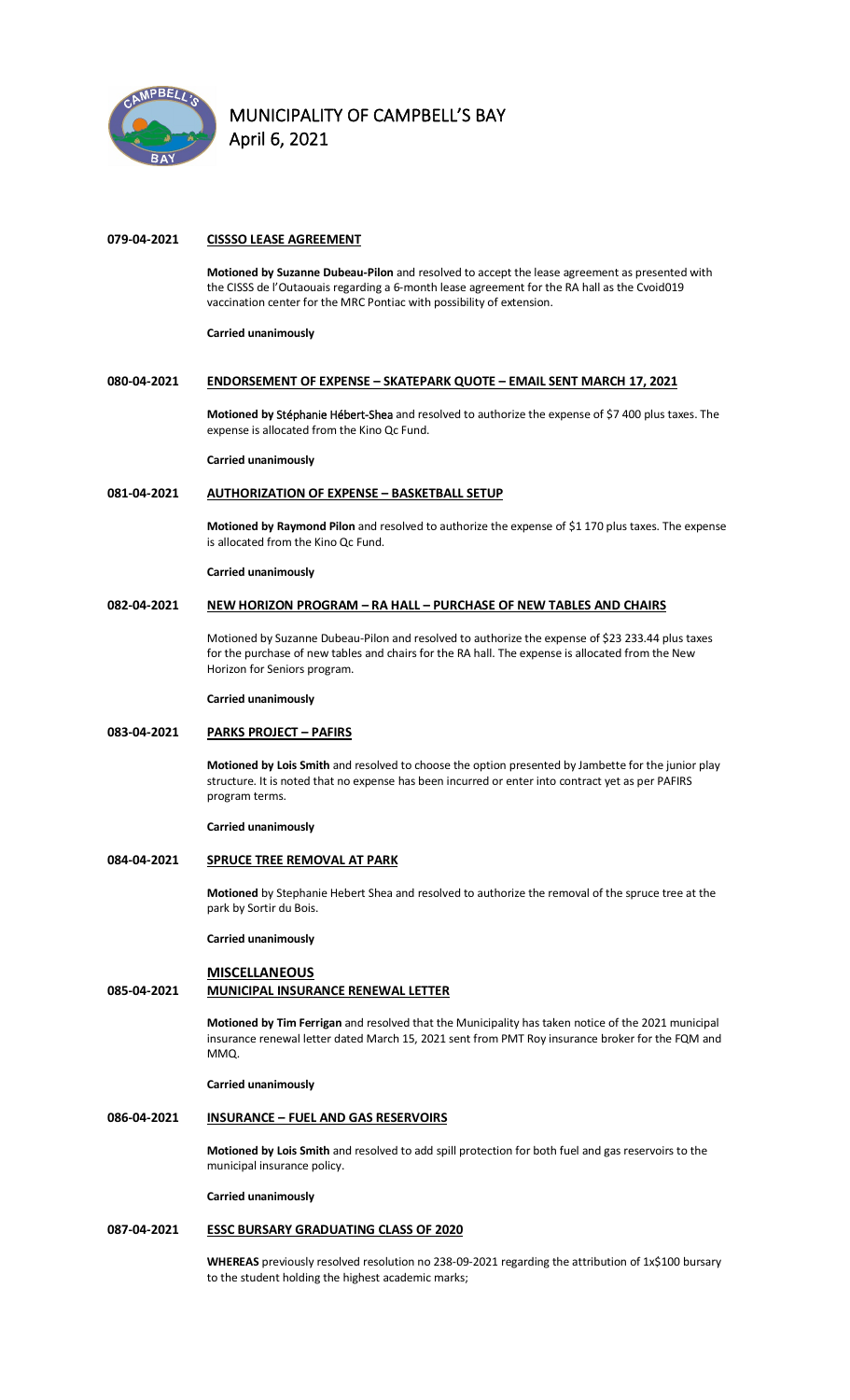

## **MUNICIPALITY OF CAMPBELL'S BAY**

**April 6, 2021** 

**WHEREAS** there are 4 graduating residents from Campbell's Bay for the 2020 year;

**Motioned by** Jean-Pierre Landry and resolved to attribute 4x \$25 bursary to each graduate for a total of \$100.

**Carried unanimously**

#### **SECURITY**

#### **088-04-2021 CHIEF'S MONTHLY REPORT**

**Motioned by Raymond Pilon** and resolved to accept the Chief's monthly report for March 2021.

**Carried unanimously**

### **089-04-2021 PRIORITIES FOR THE SÛRETÉ DU QUÉBEC'S REGIONAL AND LOCAL ACTIVITY PLAN**

**CONSIDERING** the importance of the work carried out by the Public Security Committee (*Comité de sécurité publique – CSP* ) of the MRC Pontiac and its mandate to participate annually in the identification of priorities for the Sûreté du Québec's Regional and Local Activity Plan (*Plan d'activités régional et local de la Sûreté du Québec- PAR*L);

**CONSIDERING** the discussions held by the committee regarding the establishment of local priorities and its recommendations in this regard;

**Motioned by** Lois Smith and resolved that the two local priorities for the fiscal year 2021-2022 be the following:

1. **Criminal Investigations - Reducing Property Crimes** 

2. **Recreation and Tourism Safety - Decrease Violations**

**Carried unanimously**

#### **090-04-2021 NOMINATION OF THE MUNICIPAL CIVIL SECURITY COMMITTEE**

**WHEREAS** the local municipalities have, under the Civil Protection Act (L. R. Q., C. S 2.3), the responsibility of the civil security on their territory;

**WHEREAS** the municipality is exposed to various hazards of natural and anthropogenic origin that can be the source of claims;

**WHEREAS** the municipal council of Campbell's Bay recognizes that the municipality can be affected by a disaster at any time;

**WHEREAS** the municipal council sees the importance of planning civil security on its territory in order to:

To better understand the risks that are present, eliminate or reduce the probability of occurrence of hazards and mitigate their potential effects on the environment;

To prepare for dealing with disasters and to create conditions that will minimize the negative consequences of these;

**WHEREAS** the municipal council of Campbell's Bay wishes, as a priority, to provide the municipality with a preparation allowing it to respond to any type of disaster that may occur in its territory;

**WHEREAS** the disaster preparedness measures that will be put in place should be recorded in a civil security plan;

**WHEREAS** the implementation of disaster preparedness measures and the development of a civil security plan require the participation of several municipal services, including the fire department, public works and administration;

**WHEREAS** this preparation and this plan must be kept operational and be regularly monitored by the Municipal Council;